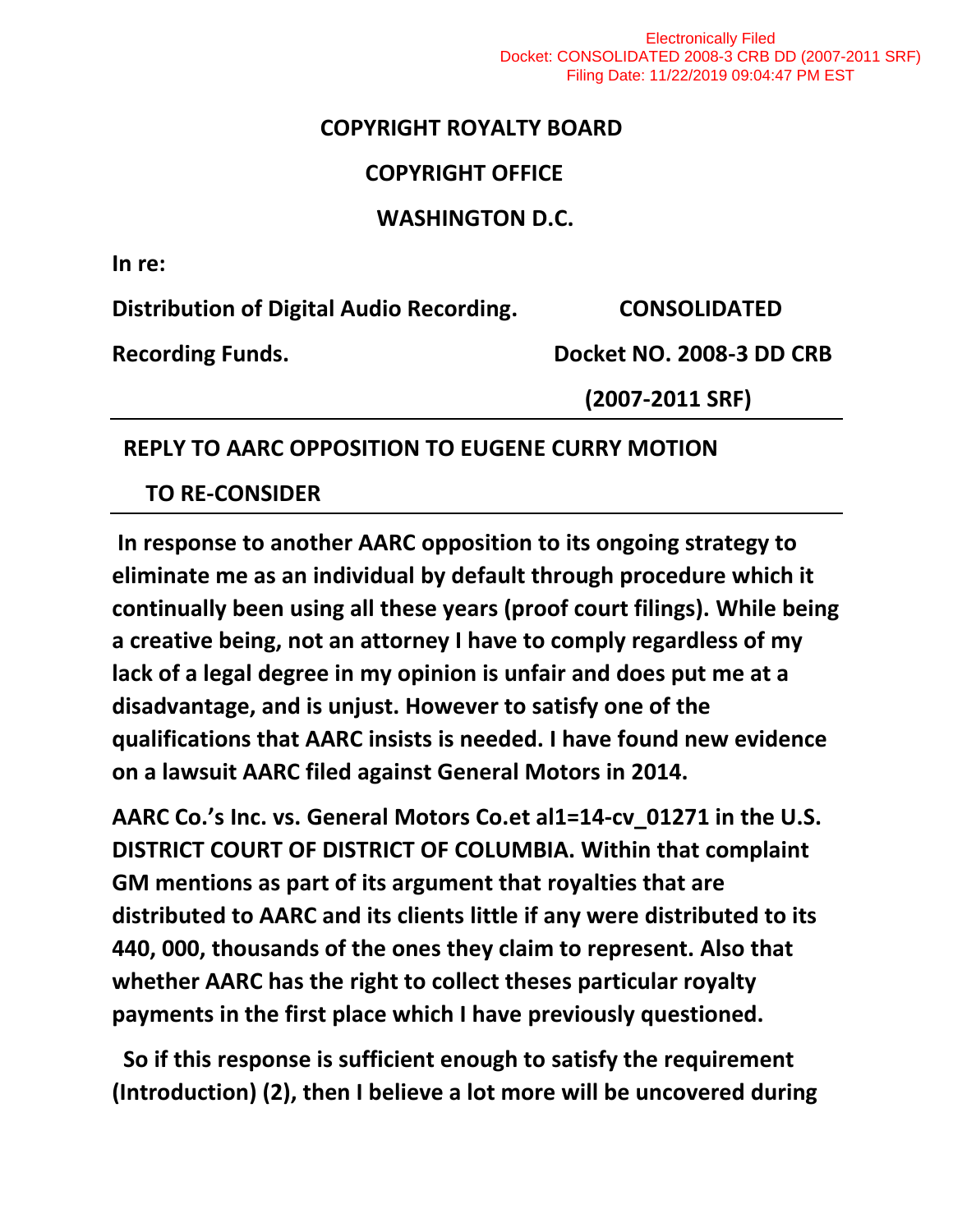**discovery because up to this point AARC hasn't answered any questions, presented any cancelled checks to those hundreds of thousands of disbursements. All they have done is reject, dismiss, oppose, and complain about procedure, not the facts which can't be presented if their defense is dismiss by procedure. That is 'UNJUSTIFIED '!**

**Thank you!**

**Eugene Curry** 

**4000 Gypsy Lane #245**

**Philadelphia Pa. 19129**

**[lambchopsmusic@voicenet.com](mailto:lambchopsmusic@voicenet.com)**

**215-960-4820**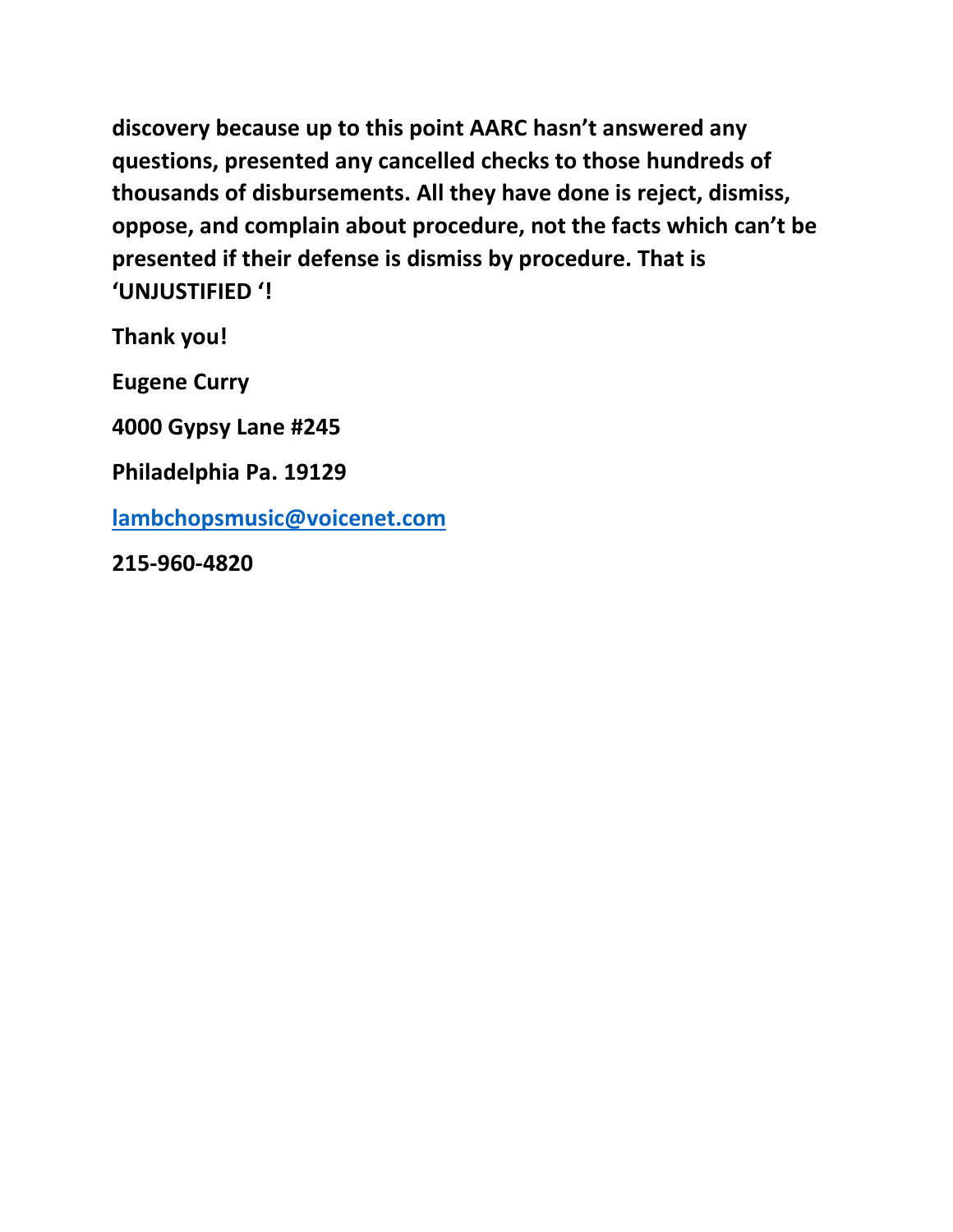# Music Group's Copyright Suit Against Ford, GM On The Rocks

### *By [Jimmy Hoover](https://www.law360.com/articles/977666/music-group-s-copyright-suit-against-ford-gm-on-the-rocks)*

Share us on: By [Jimmy Hoover](https://www.law360.com/articles/977666/music-group-s-copyright-suit-against-ford-gm-on-the-rocks)

Law360, Washington (October 24, 2017, 6:44 PM EDT) -- A copyright lawsuit from a music industry group against General Motors LLC, [Ford Motor Corp.](https://www.law360.com/companies/ford-motor-co) and others over in-car entertainment systems appeared to be in trouble Tuesday after a D.C. federal judge hammered away at the group's contention that the systems qualify as digital recording devices under the law.

During a lengthy hearing Tuesday, U.S. District Judge Ketanji B. Jackson said she was deeply skeptical of the Alliance of Artists and Recording Cos. Inc.'s primary argument that the car's infotainment systems can be considered "digital audio recording devices" under the 1992 Audio Home Recording Act. The group's lawsuit alleges the defendants, which include suppliers Denso International America Inc. and Clarion Corp. of America, sold vehicle music and navigation systems that record songs while refusing to pay royalties to artists.

Whether the systems qualify as digital audio recording devices turns on the even more pointed inquiry of whether they create "digital music recordings," as required by the AHRA. The law defines a digital music recording as a "material object," such as a compact disk or audio tape, that contains "only sounds, and material, statements, or instructions incidental to those fixed sounds."

The defendants have argued that the cars' internal hard drives do not meet that definition because they contain GPS systems and other computer programs unrelated to music, so the AARC has argued that a specific physical region of the hard drive known as the partition satisfies the criteria for a digital music recording and therefore opens the companies up to copyright royalty liability under the AHRA.

But Judge Jackson, hearing oral arguments on the parties' cross-motions for summary judgment, appeared unconvinced by the AARC's position on Tuesday.

"The only way your argument works, I think, and I hope you tell me why I'm wrong, is if [the partition] is distinguishable from the hard drive on which it sits," she said.

Richard Brian Dagen of [Axinn Veltrop & Harkrider LLP,](https://www.law360.com/firms/axinn) an attorney representing the AARC, said the partition of the hard drive is physically separate from other parts of the hard drive where other computer programs, such as navigation tools, are stored. Dagen likened the partition to a slice of pizza that could be lifted from the pie. "Parts are not excluded from the thing," he said.

Later in the argument, Judge Jackson said she still didn't see the need to define the hard drive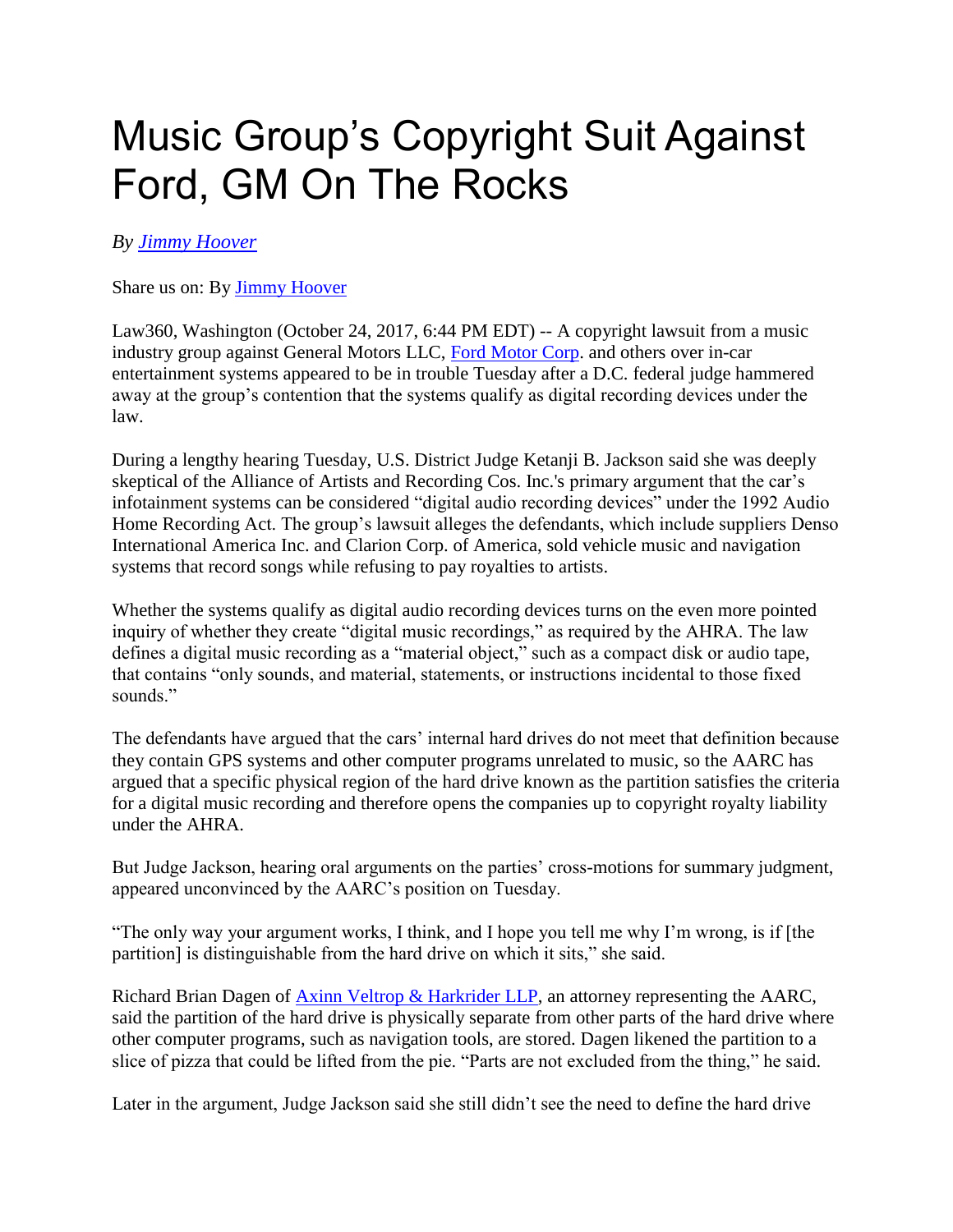partition in this way.

"I could go there and say there is a little nesting doll in [the hard drive] that satisfies the statute. What I don't understand is why I would do this," she said. "I don't understand the compulsion or necessity to drill down in the way you want me to."

Annette L. Hurst of [Orrick Herrington & Sutcliffe LLP](https://www.law360.com/firms/orrick) said on behalf of the defendants that the AARC's argument that the hard drive partition is a digital music recording for purposes of the AHRA doesn't hold water because the entire hard drive is "just a single unitary object" that can't be subdivided.

"If you come with a theoretical laser and remove this [partition] it's not a DMR because it doesn't work anymore," Hurst said.

She added later, "We interpret statutes from the perspective of human beings, not from the perspective of operating systems."

AARC is represented by Axinn Veltrop & Harkrider LLP.

The defendants are represented by [Hogan Lovells US LLP,](https://www.law360.com/firms/hogan-lovells) [Baker Botts LLP](https://www.law360.com/firms/baker-botts) and Fenwick & [West LLP.](https://www.law360.com/firms/fenwick-west)

The case is Alliance of Artists and Recording Cos. Inc. v. [General Motors Co.](https://www.law360.com/companies/general-motors-co) et al., case number [1:14-cv-01271,](https://www.law360.com/cases/53d2b02826cdbf22fb000004) in the U.S. District Court for the District of Columbia.

--Editing by Bruce Goldman.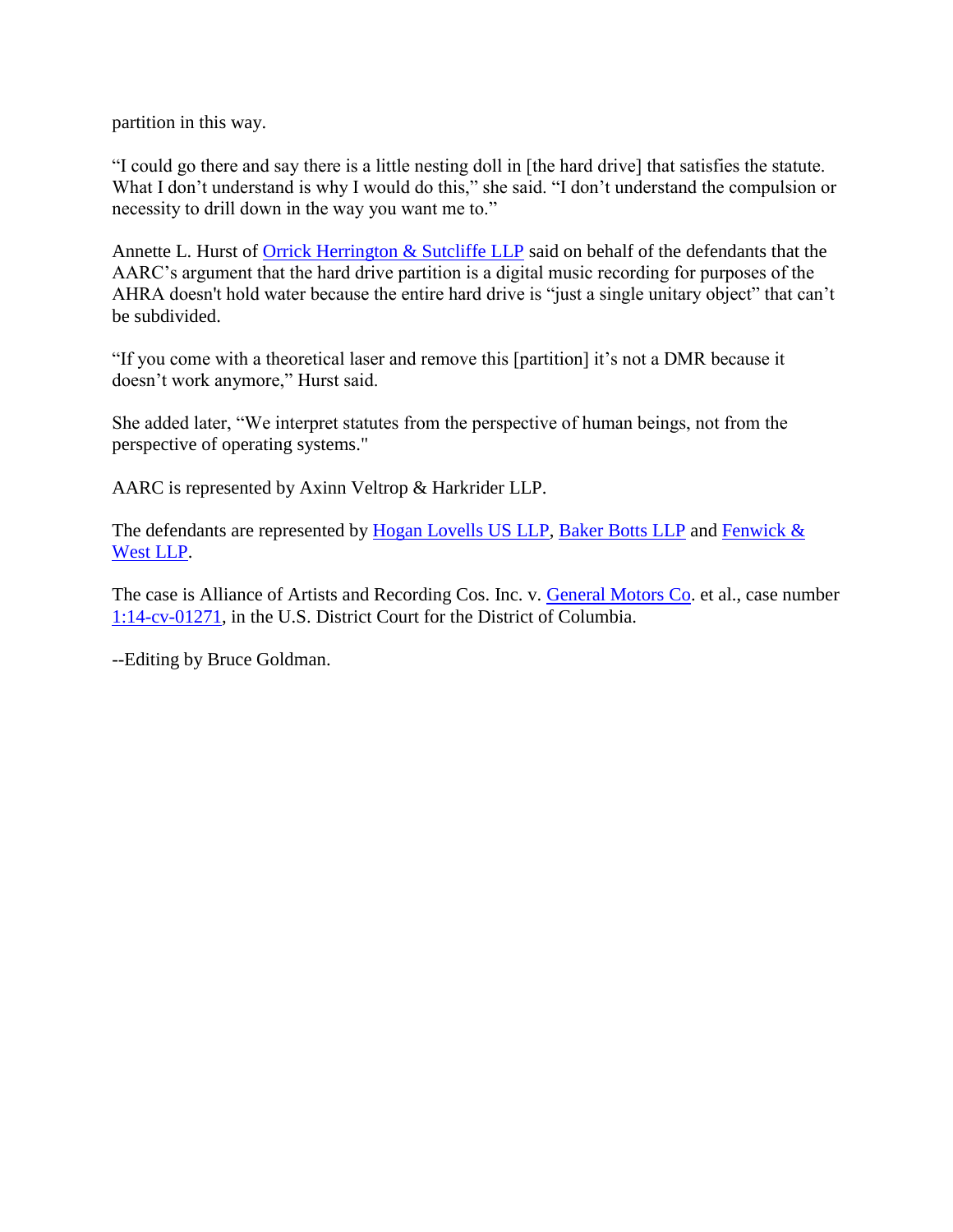#### **[Copyright](https://www.techdirt.com/search.php?tid=Copyright&search=Search)**

**from the** *keep-scroungingn-for-loose-change* **dept** Tue, Jul 29th 2014 9:11am — **[Mike Masnick](https://www.techdirt.com/user/mmasnick)**

It's no secret that the legacy recording industry players are constantly searching for new ways to make money. Of course, they don't seem all that keen on actually searching for *new business models* to make money, but rather they tend to default to new ways to *squeeze* money out of others through legal changes or lawsuits. That's what happens when you have an industry dominated by lawyers, rather than innovators. It's why so many new music services end up getting sued. It's why ASCAP tried to declare that ringtones **[were a public performance](https://www.techdirt.com/articles/20091015/1502486549.shtml)** (ditto for the **[30](https://www.techdirt.com/articles/20090917/0505016226.shtml)  [second previews](https://www.techdirt.com/articles/20090917/0505016226.shtml)** of songs at iTunes). Basically, these industries just go searching under the couch cushions for spare change to sue for because that's how they operate.

The latest such example is the AARC -- the Alliance of Artists and Recording Companies -- deciding to **[file a lawsuit demanding \\$2,500](http://www.businessweek.com/articles/2014-07-28/the-music-industry-wants-royalties-from-ford-dot-it-wont-get-them)** for every car in which Ford and GM have installed CD devices that will automatically rip CDs into MP3s to store on a local hard drive. The AARC is a smaller and little known collection society. It was created solely to collect fees from the **[Audio Home](http://en.wikipedia.org/wiki/Audio_Home_Recording_Act)  [Recording Act \(AHRA\)](http://en.wikipedia.org/wiki/Audio_Home_Recording_Act)**, one of the many (many) laws that the RIAA foisted upon the world in fear over the rise of digital music. It was designed as something of a "compromise" between the RIAA and the computing and consumer electronics industry. The focus was supposedly to better enable personal, non-commercial home copies of music, while putting royalties on devices used to *make serial (repeated) copies*.

The problem is that the AHRA is basically a deadletter act, with little real standing in the world today, partly because the act itself killed the market for such devices. The RIAA had tried to use it in the late 1990s to ban the mp3 player (or, well, to tax them to death). But, thankfully, a court in RIAA v. Diamond **[rejected that interpretation](http://www.law.cornell.edu/copyright/cases/180_F3d_1072.htm)** of the law, making mp3 players perfectly legal (without the corresponding royalty tax). That ruling, which destroyed the RIAA's (wrong) interpretation of the law, also opened up the wonderful digital music world we have today, where you can store thousands of songs in your pocket. Without the RIAA v. Diamond ruling, it's unlikely that we'd ever have the iPod.

There are still a very small number of things that are supposedly covered by the AHRA, but AARC collects a tiny, tiny amount of money. The Copyright Office's **[data](http://www.copyright.gov/licensing/lic-receipts.pdf)** shows a total of \$748,277.72 in 2013. That's down from previous years, but at it's very highest AARC collected \$5.3 million, and most years it was closer to \$2 million. Oh, and in case you're wondering, almost *none* of that money actually gets paid out. The last year that the Copyright Office has published details concerning these fees, 2010, it notes that AARC collected \$1.75 million... and **[paid out just](http://www.copyright.gov/reports/annual/2011/ar2011.pdf)  [\\$7,894.84](http://www.copyright.gov/reports/annual/2011/ar2011.pdf)**. Yes, you read that right. AARC collected nearly \$2 million, but gave less than \$8,000 to copyright holders (likely the major labels, who probably didn't give any of that money to actual artists). The previous year, it paid out a **[whopping \\$16,564.63](http://www.copyright.gov/reports/annual/2010/ar2010.pdf)**.

However, suddenly AARC seems to think that these CD-to-mp3 devices violate the law, and the auto companies and the electronics firms that make the devices, Denso and Clarion, must pay. The AARC is pulling out all the stops to **[explain why the lawsuit makes sense](http://wp.aarcroyalties.com/aarc-files-federal-class-action-lawsuit-letter-to-aarc-members/)**, focusing on claims by GM (in its marketing material) that "the hard drive will not accept photos or other sorts of data" but just music. This is in part because of the Diamond ruling noted (correctly) that a general purpose hard drive doesn't apply. But the AARC appears to be totally ignoring other key parts of the ruling.